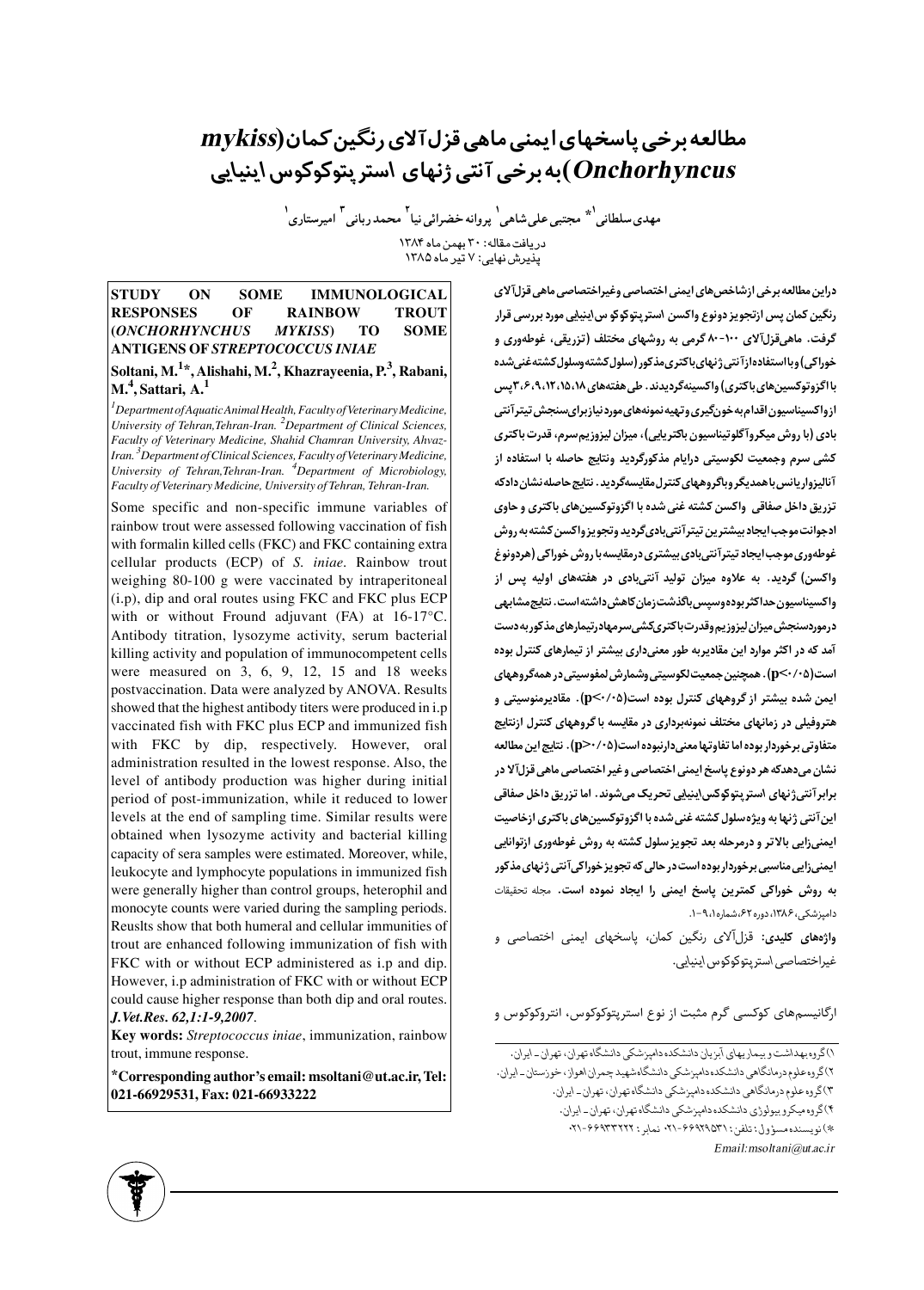لا کتوکوکوس عامل مولد نوعی سپتی سمی باکتریایی با علائم بالینی عمدتاً مشابه در تعداد زیادی از گونههای ماهیان پرورشی آبهای شیرین و شور مناطق مختلف دنيا بوده وهر ساله خسارات اقتصادى قابل توجه و موارد جدید آنها گزارش میشود(۲٬۲۴،۱۵،۲۰،۱۵،۲۰،۱۵). ماهی قزلآلای رنگین کمان از جمله گونههای حساس به این بیماری بوده وشیوع این بیماری درمزارع کشوردر حال توسعه است (٢٧). مطالعات متعددی پیرامون ایمنی زایی و پاسخهای ایمنی گونههای ماهیان حساس به عوامل مولداین بيماري انجام گرفته است ولي در موارد زيادي نتايج حاصله متفاوت بوده ولذا هنوز مکانیسم یا مکانیسمهای ایمنیزایی ماهیان در برابر این بیماری نیازمند مطالعات بیشتر میباشد. بهویژه چنانچه دسترسی به تهیه واکسنهایی با کارآیی رضایت بخش موردنظر باشد، اهمیت بررسی پاسخهای ایمنی مایعی وسلولی در گونههای حساس رادوچندان می نماید. هر چند Toranzo و همکاران درسال ۱۹۹۵ با تجویز آنتیژن سلول کشته انتروکوکوس غنی شده با محصولات خارج سلولی این باکتری به ماهی توربوت، افزایش تعداد و قدرت فاگوسیتوزلکوسیتها را گزارش نمودند ولی نتوانستند هیچگونه تیتر آنتیبادی ضد استرپتوکوکوس اینیایی را به روش الایزا و میکروآ گلوتیناسیون باکتریایی در سرم ماهی اندازهگیری نمایند(۲۹) ولی Klesius و همکاران درسال ۲۰۰۰ بعد از واکسیناسیون ماهی با باکتری غیرفعال شده استرپتوکوکوس اینیایی توانستند با استفاده از روش میکرو آگلوتیناسیون باکتریایی تیتر۲٬۰۷۰۲- (لگاریتم برمبنای ۱۰ از تیتر) رادر تیمار واكسينه به روش داخل صفاقي گزارش نمايند(١۴). همچنين Barnes و همکاران درسال ۲۰۰۳ که بعداز ایمن سازی ماهی قزل آلاباباکتری کشته تیتر سرمی آنتیبادی ماهی را پس از ۵۰۰ درجه روز به روش آگلوتیناسیون باکتریایی اندازهگیری نمودند در گروه واکسینه تیتربین ۱:۴ تا ۱:۳۲ و در تیمار واکسینه شده با سوش متفاوت استرپتوکوکوس اینیایی تیتر ۱:۱ تا ۱:۴ را اندازهگیری نمودند(۲). Shelby و همکاران درسال۲۰۰۳ نیز موفق به اندازہگیری تیترآنتیبادی ضد استرپتوکوکوس اینیایی درسرم ماهیهای واكسينه شده به روش الايزاو ميكروآ گلوتيناسيون باكتريايي ٢٨ و ۴٨ روز بعد از ایمن سازی شدند(۲۳).

برای اثبات نقش آنتیبادیها (ایمنی هومورال) در برابر استرپتوکوکوزیس بعد از واکسیناسیون، تعدادی از محققین اقدام به ایمن سازي غير فعال (پاسيو) ماهي بااستفاده از تجويز آنتي سرم ماهي ايمن شده بر عليه باكترى استر پتوكوكوس نمودند(٢٢، ١،۶). هرچند Shelby موفق به اندازهگیری تیتر آنتیبادی ضعیفی بعد از ۴۸ ساعت در ماهی ایمن شده بهصورت غیرفعال با آنتی سرم تولیدی در ماهی ایمن گردیدولی Akhlaghi وهمكاران درسال ۱۹۹۶ تيتر آنتي بادي قابل اندازهگيري به روش الايزاراحتي ۲۴ ساعت بعد از ایمنسازی ماهی با آنتی سرم تولیدی در ماهی ایمن مشاهده ننمودبااين وجودهر دومحقق فوق الذكر نقش آنتي باديها وايمنى هومورال رادرايمنى واكسن مورد تاكيدقرار دادند. البته Eldar وهمكاران در سال ۱۹۹۷ با توجه به پاسخ ایمنی ضعیف ایجاد شده در ماهی قزلآلا در برابر

استر پتوکوکویس بعداز تزریق آنتی سرم ماهی فوق ایمن، نقش آنتی بادیهارا در ایمنی حاصل مورد تردید قرار داد.

در مورد دیگر پاسخهای ایمنی ماهی، افزایش لوکوسیتها وقدرت فاگوسيتوز آنها، افزايش ميزان ليزوزيم سرم وقدرت باكترىكشى آنتى سرمها در ماهیهای واکسینه یابیمار شده به صورت تجربی توسط باکتر یهای بیماریزا گزارش گردیده است(۲، ۲، ۲، ۲).

بنابراين با توجه به مطالعات مورداشاره ونتايج حاصله به نظر مى رسد كه واکنش های ایمنی (اختصاصی و غیر اختصاصی) در برابر بیماری مذکور از اهمیت خاصی برخوردار باشد. در همین راستا مطالعه حاضر به منظور بررسی برخی پاسخهای ایمنی(سنجش تیتر آنتیبادی، قدرت کشندگی سرم، تولید لیزوزیم لکوسیتی و جمعیت لکوسیتها) و در ماهی قزلآلای رنگین کمان ایمن شده باایزوله استر پتوکوکوس اینیایی بدست آمده از همین ماهی در مزارع کشور پرداخته شده است. در این مطالعه ماهیان با استفاده از آنتی ژنهای سلول کشته و سلول کشته غنی شده بااگزوتوکسین های خارج سلولی باکتری به روشهای، تزریقی، غوطه وری و خوراکی ایمن گردیده و پاسخهای ایمنی مورد اشاره و فاکتور های فوق تا ۱۸هفته پس از ایمنی سازی موردمطالعهقرار گرفتند.

## مواد وروش کار

۱-ماهی: دراین مطالعه ماهی قزل آلای رنگین کمان باوزن ۱۰۰-۸۰ گرمی تهیه شده از یکی از مزارع پرورش قزلآلای کشور با سابقه عدم بیماری استرپتوکوکوزیس استفاده گردید. ماهیان پس از انتقال به تانکهای ۱۰۰۰ لیتری در دانشکده دامپزشکی با آب جاری و هوادهی لازم به مدت ۲ هفته به شرايط جديدسازگاري داده شده وبا استفاده از خوراک شرکت چينه به ميزان ادرصد توده زنده (Biomass) در روز تغذیه می شدند.

۲- **شرایط کیفی آب**: منبع آب مورد استفاده آب چاه با جریان مداوم (جاری) و با دمای ۱۶-۱۷ درجه سانتیگراد، سختی آب براساس کربنات كلسيم pH ،۱۸۰mg/L برابر ۲/۸، CO $_{2}$  كمتر از  $\epsilon$ mg/L، اكسيژن محلول حداقل  $\text{Arg}/\text{L}$  (هوادهی مداوم)، هدایت الکتریکی ۷۸۰ میکروزیمنس در سانتيمتر مربع، نيترات كمتراز hmg/L/٠ وآمونياك كمتراز hmg/L/٠ بود.

۳-**باکتریلیوفیلیزه**:ازایزولهباکتریلیوفیلیزه استرپتوکوکوس اینیایی برای این مطالعه استفاده شد. ایزوله مذکورقبلا از یکی از مزارع پرورش قزلآلای کشور توسط سلطانی و همکاران در سال ۲۰۰۵ جداسازی و شناسایی گرديده بود(٢٧).

#### ۴-تهيه آنتي ژنها

1-۴- سلول كامل غير فعال شده با فرمالين: ابتدا ايزوله ليوفيليزه باكترى روی محیط آگار ژلوز خون در دمای ۲۵ درجه سانتیگراد به مدت ۴۸ ساعت کشت داده سپس از پرگنههای رشد یافته پاساژ بعدی به محیط مایع TSB (Tryptic Soya Broth)حاوی نیم درصد گلوکز منتقل و در دمای ۲۵ درجه سانتیگراد به مدت ۴۸ ساعت بر روی شیکر انکوباسیون انجام گردید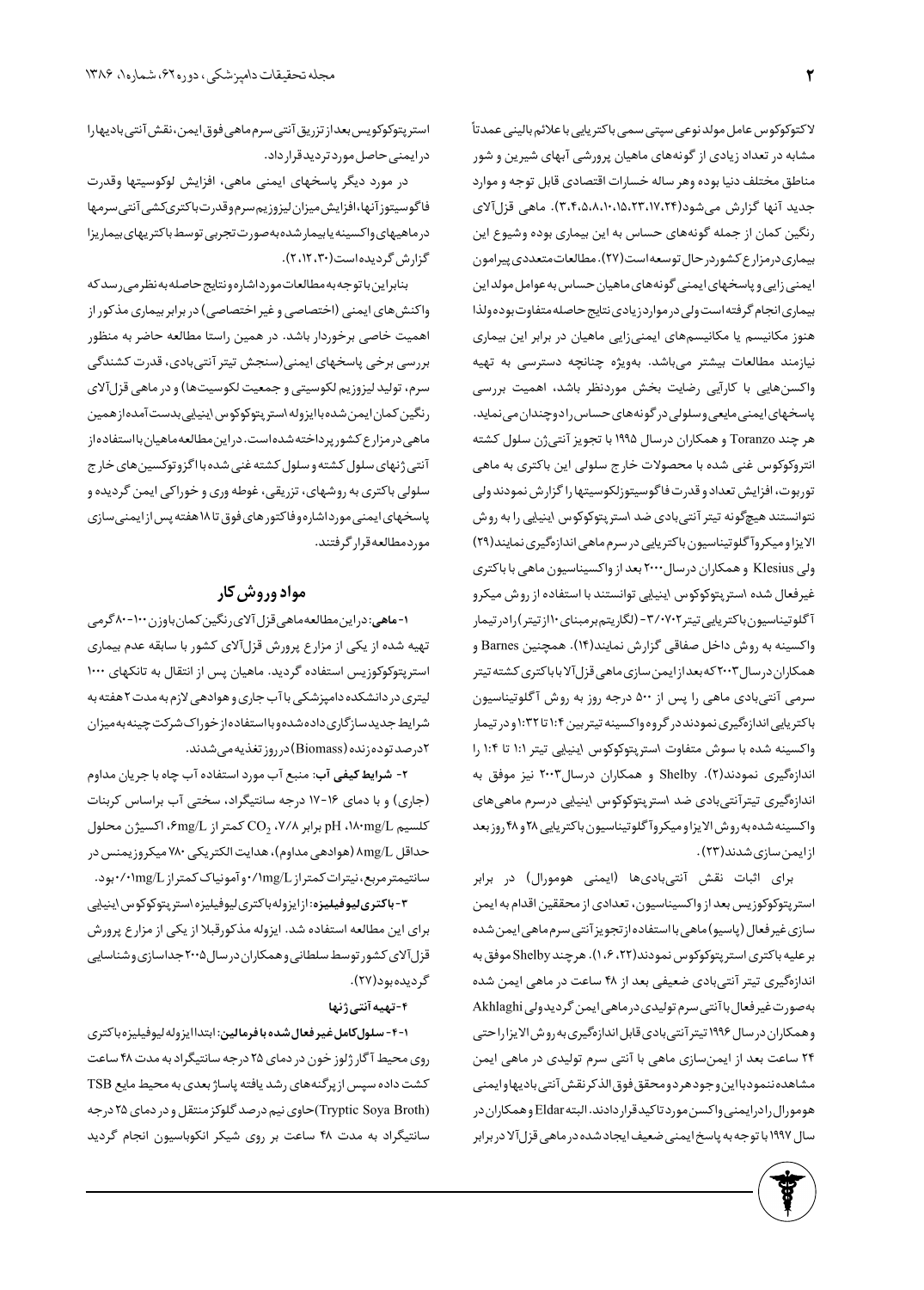|              | خوراكى                                  |              | غوطهورى                |                             |              | نوع تجويز    |                             |              |                             |                |
|--------------|-----------------------------------------|--------------|------------------------|-----------------------------|--------------|--------------|-----------------------------|--------------|-----------------------------|----------------|
| شاهد         | <b>FKC</b>                              | FKC+ECP      | شاهد                   | <b>FKC</b>                  | شاهد         | فقط ادجوانتت | <b>FKC</b>                  | FKC+ADJ      | FKC+ECP+ADJ                 | تيمارهاى هرروش |
| ۱۵۰          | ٢.,                                     | $\mathsf{y}$ | ۱۵۰                    | $\mathsf{r}\cdot\mathsf{r}$ | ۱۵۰          | ٢٠٠          | $\mathsf{r}\cdot\mathsf{r}$ | ۲.,          | $\mathsf{r}\cdot\mathsf{r}$ | تعدادماهى      |
| خوراک،معمولی | ۱۰ <sup>٬۲</sup> ۰باکتری درهر گرم خوراک |              | حمامدرسرم<br>فيزيولوژي | حمام دړ<br>$\cdot$ cell/ml  | $\cdot$ /\ml | $\cdot$ /\ml | $\cdot$ /\ml                | $\cdot$ /\ml | $\cdot$ /\ml                | ميزان تجويز    |

جدول1- روشهاى ايمن سازي باواكسنهاو تيمارهاي موجوددر هر روش (FKC=ECP=باكترى غير فعال شده وغي فعال شده وغني شده با توليدات خارج سلولي، ADJ= ادجوانت)

وسلولهای باکتریایی حاصله با استفاده از سرم فیزیولوژی استریل و سه بار سانتریفوژ در ۳۰۰۰ دور به مدت ۳۰ دقیقه در ۴ درجه سانتیگراد جمعآوری گرديد ومتعاقبا سرم فيزيولوژي استريل و نيز فرمالين خالص به نسبت ۰/۲درصدبه آنها اضافه شدونسبت به نگهداری سلولهادر ۴درجه سانتیگراد به مدت یک شب اقدام گردید. سپس سلولهای غیرفعال شده را سه مرتبه با سرم فيزيولوژي استريل شستشو(سانتريفوژ در ۵۰۰۰ دور به مدت۱۵ دقيقه در ۴درجه سانتیگراد) تا فرمالین بهطور کامل حذف وبه سلولهای غیرفعال شده مقداري سرم فيز يولوژي استريل اضافه شد بهطوريكه غلظت باكترى کشته ۱<sup>۰ |</sup> باکتری در میلی لیتر سرم فیزیولوژی تنظیم گردید(با تغلیظ چهار برابر سوسپانسیون باکتریایی تنظیم شده با لولههای استاندارد مک فارلن شماره۸) و تازمان استفاده در ۴ درجه سانتیگرادنگهداری شد. برای اطمینان ازغيرفعال شدن كامل سلولهاازاين نمونهبرروى محيط آگارژلوزخون كشت داده شد که نتایج حاصل بیانگر غیر فعال سازی کامل سلولهاونیز عدم هر گونه آلودگے ثانویهبود.

2-1- سلول کامل غیرفعال شده وغنی شده با محصولات خارج سلولی **باكترى**: سلول كامل غيرفعال شدهبافرمالين بهروش مورداشاره تهيه گرديد. برای تهیه محصولات خارج سلولی باکتری از روش Klesius و همکاران درسال۲۰۰۰ استفاده گردید(۱۴). برای اینکار ابتدا باکتری در محیط TSB حاوی نیم درصد گلوکز در دمای ۲۵ درجه سانتیگراد به مدت ۷۲ ساعت کشت داده شد (برروی شیکر ). سپس بافر فرمالین ۱۰ درصد به محیط کشت اضافه و پس از انکوبه نمودن کشت فرمالینه به مدت ۲۴ ساعت در ۴ درجه سانتیگراد، نسبت به سانتر یفیوژ آن در سه هزار دور به مدت ۲۰ دقیقه اقدام گردید و مایع رویی حاوی محصولات خارج سلولی وعاری از سلول جداسازی گردید. اجرام مولکولی کمتراز ۲ کیلودالتون موجود در محصولات خارج سلولی باکتری با استفاده از فیلترهای مخصوص حاوی ستون آمیکون (با اندازه دو کیلو دالتون) توسط سانتريفوژ در ۶۰۰۰g بهمدت ۳۰ دقيقه حذف و بدينوسيله تولیدات خارج سلولی باکتری ۱۰ برابر غلیظ گردید. سپس سلول کامل غيرفعال شده بافرمالين، به نسبت ۱ به ۱ (حجم به حجم) با محصولات خارج سلولي تغليظ شده مخلوط گرديد. محصول بدست آمده تاموقع استفاده در ۴ درجه سانتیگرادنگهداری شد. برای اطمینان از عدم وجوداثرات کشندگی محصولات خارج سلولي ۵۰ ميكروليتر از آن قبل و بعد از مخلوط شدن با سلولهای باکتری غیرفعال شده به روش داخل صفاقی به تعدادی ماهی قزل آلا تزريق واثرات جانبي آن به مدت يک هفته کنترل گر ديد.

۵- **ایمنسازی ماهیان**: روشهای ایمنسازی و تیمارهای موجود در هر روش در جدول (آورده شده است.

1-۵- تجويزداخل صفاتي: در اين روش پس از اتمام دوره قطع غذا بهمدت ۴۸ ساعت، از آنتی ژن مربوطه به میزان یک دهم میلی لیتر به ازای هر ماهی و پس از ایجاد بیهوشی با تریکائین متان سولفانات $\mathrm{MS}_{222}$ ) در ناحیه صفاقی تزریق گردید. در گروههایی که ادجوانت استفاده شده بود قبل از استفاده، آنتی ژن مذکور به نسبت۲ به۱ (آنتی ژن: ادجوانت ) با ادجوانت کامل فروند مخلوط گردید. در گروه شاهد از سرم فیزیولوژی استریل استفاده گردید.

۲-۵- **روش غوطهوري**: در اين روش ماهي ها بهمدت ۱ دقيقه در حمام واكسن بارقت ماسلول به ازاءهر ميلي ليتر آب،واكسينه وسپس به تانكهاي مربوطه منتقل شدند. تيمار شاهد در سرم فيزيولوژي (هم حجم واكسن) بەمدت یک دقیقه غوطەور گردیدند.

۵-۳- **روش خوراکی**: در این روش واکسن@ابامیزان ۱<sup>۰۶</sup> سلول کشته به ازاء هر گرم غذای ماهی، به مدت۱۴ روز و روزانه در سه نوبت صبح، ظهر وبعدازظهربه تيمارها تجويز گرديد. تيمار شاهد با خوراک معمولي تغذيه .<br>شد.

دو هفته پس از تجویزواکسنها نسبت به تجویز واکسن یادآور با مقادیر استفاده شده برای مرحله اول اقدام گردید با این تفاوت که در تیمارهای تزريقي مرحله يادآور ازادجوانت ناقص فروند استفاده شد.

۶- نمونهبرداری: طی هفتههای۱۲،۱۵،۱۸،۱۶،۹٫۱ پس از ایمنسازی ماهیان نسبت به نمونهبرداری اقدام گردید.در هر مرتبه نمونه برداری از هر تیمار به صورت تصادفی تعداد ۵ ماهی برداشت و پس از ایجاد بیهوشی بوسیله  $\mathrm{MS}_{222}$  با دوز ۴۰mg/L از طریق سیاهرگ ناحیه دمی خونگیری بهعمل آمد. همزمان با خونگیری نسبت به تهیه گسترش های خونی نیز اقدام میگردید. نمونههای خون ابتدا در دمای اتاق یک ساعت نگهداری و پس ازانتقال بەدمای ۴ درجەسانتیگرادبەمدت یک شب نسبت بەجداسازی سرمها اقدام و پس از توزیع در لولههای استریل اپندرف تا زمان استفاده در ۷۰- در جه سانتیگراد نگهداری می شدند.

۰۷ سنجش تیتر آنتیبادی: برای سنجش تیتر آنتیبادی از روش میکروآ گلوتیناسیون باکتریایی توصیه شده توسط Roberson در سال ۱۹۹۹ استفاده گردید(۱۹). بهطور خلاصه: با افزودن میزان ۲۵ میکرولیتر از بافر فسفات سديم به گودههاي پليت ميكروآ گلوتيناسيون (بهجز گوده اول) و

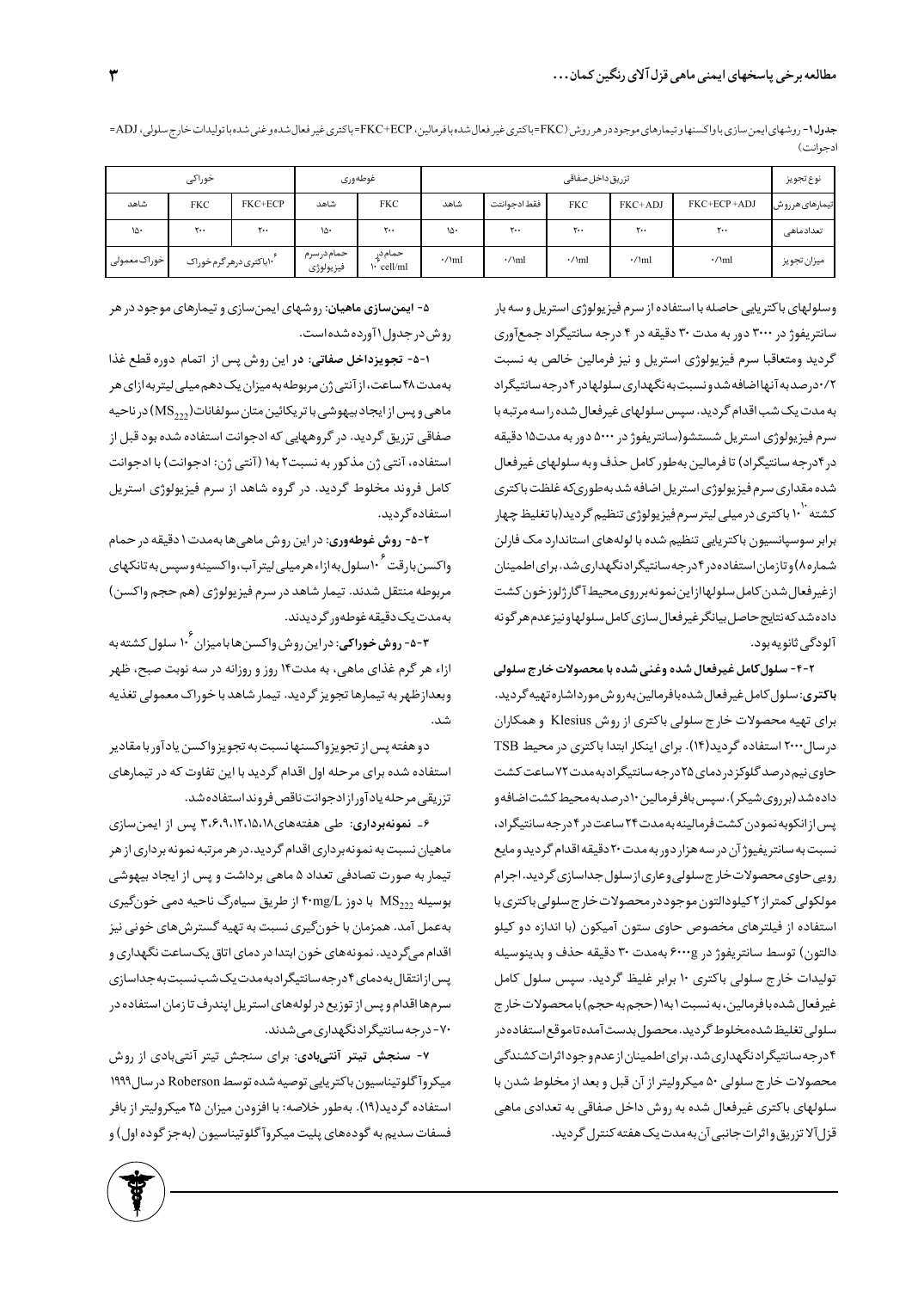| H                                      | G                                               | F                                               | E                                     | D                            | $\mathsf{C}$   | B                | A               | زمان(هفته) پس از واکسیناسیون |
|----------------------------------------|-------------------------------------------------|-------------------------------------------------|---------------------------------------|------------------------------|----------------|------------------|-----------------|------------------------------|
| $\cdot/\Delta \cdot \pm \cdot/\Lambda$ | $\cdot$ / $\uparrow$ $\pm$ $\cdot$ / $\uparrow$ | $\cdot/\cdot$                                   | $\cdot$ /YA $\pm$ $\cdot$ /A)         | F/VA±1/VF                    | IV±∆/Y∆        | IA±A/TA          | <b>TT±</b> 0/Y& |                              |
| $\cdot$ /۲۵± $\cdot$ /۴۱               | $\cdot/\cdot$                                   | $\cdot$ / $\Delta$ ± $\cdot$ / $\Delta$ ۳       | ·/ YA±·/ AI                           | T/YF±1/Y9                    | <b>19±4/71</b> | IA±A/TA          | $Y·t$ ۶/۰۵      |                              |
| $\cdot$ /٣ $\pm$ $\cdot$ /۴٣           | $\cdot/\cdot$                                   | $\cdot$ /۱۳ $\pm$ $\cdot$ /۲                    | $\cdot$ / $\Delta$ ± $\cdot$ /۴۴      | T/TA±1/94                    | <b>IF±F/TA</b> | $18 + 9 / 19$    | <b>11.1/11</b>  |                              |
| $\cdot$ / $\cdot$                      | $\cdot$ / $\cdot$                               | $\cdot$ / $\uparrow$ $\pm$ $\cdot$ / $\uparrow$ | $\cdot/\cdot$                         | $1/\Delta \pm 1/\epsilon$    | <b>IF±F/VA</b> | <b>IT±4/TA</b>   | 10±4/0A         | ۱٢                           |
| $\cdot/\cdot$                          | $\cdot/\cdot$                                   | $\cdot$ /۲۵± $\cdot$ /۴۱                        | $\cdot$ /۱۳ $\pm$ $\cdot$ / $\cdot$ ۲ | $\cdot$ /٣ $\pm$ $\cdot$ /۴٣ | IT±∆/AT        | $1.70 \pm 0.701$ | 17/0±0/10       | ١۵                           |
| $\cdot$ / $\cdot$                      | $\cdot/\cdot$                                   | $\cdot$ / $\uparrow$ $\pm$ $\cdot$ / $\uparrow$ | $\cdot$ /۲۵± $\cdot$ /۴۱              | $\cdot/\cdot$                | IT±4/TA        | A/A±Y/AA         | A/A±Y/AA        | ١٨                           |

جدول۲- نتايج تيتر آنتيبادي به روش ميكروآگلوتيناسيون در ماهي قزل آلاي واكسينه شده عليه استرپتوكوكروزيس. (تيتر آنتيبادي ميانگين عكس رقتهاي بدست آمده در آزمايش هاي میکروا گلوتیناسیون در هر مرحله می باشد). نتایج به صورت میانگین ±(خطای معیار) نمایش داده شدهاند.

A=واكسن∑شته غنى شده بامحصولاتخارج سلولى به علاوه ادجوانت(روش داخلى صفاقى)، B=واكسن≿شته حاوىادجوانت(روشداخل صفاقى)، C=واكسن∑شته بدونادجوانت(روش داخل صفاقى)، D= واكسنكشته (روش غوطه ورى)، E= واكسنكشته غنى شده با محصولات خارج سلولى (روش خوراكى)، F{= واكسنكشته (روش خوراكى)، G= ادجوانت (روش داخل صفاقى)، H= بافر فسفات سديم استريل(روشداخلصفاقي).

> سيس افزودن مقدار ٢۵ ميكروليتراز نمونه سرم رقيق نشده به اولين ودومين گوده و تهیه رقتهای برمبنای دودر گودههای ۱۲لی ۱۲وحذف ۲۵میکرولیتراز گوره۱۲ و نیز افزودن مقدار ۲۵ میکرولیتر از سوسپانسیون باکتریایی استر پتوکوکوس اینیایی تهیه شده در بافر فسفات سدیم (مطابق با لوله مک فارلین شماره ۳=cells/ml" \۸× ۹) وقرائت نتایج پس از یک شب در دمای اتاق بهطوریکه آخرین گودهای (بالاترین رقتی) که درآن آگلوتیناسیون باكتريايي صورت گرفته بهعنوان تيترآنتي بادي نمونه سرم درنظر گرفته شد. وسرم معمولي بهعنوان كنترل منفى درنظر گرفته شدو تمام نمونهها درسه تکرار موردارزیابی قرار گرفتند.

> ٨- سنجش ميزان ليزوزيم: سنجش ميزان ليزوزيم درنمونههاي سرم براساس روش توصیه شده توسط Ellis در سال ۱۹۹۰ صورت گرفت(۷). بهطور خلاصه ابتدا مقدار١/٧٥ ميلي[يتر از سوسپانسيون ميكروكوكوس لیزودیکتیکوس (محصول سیگما) (معادل مقدار ۲۷۵/۰میلی گرم به ازاء هر میلی لیتر از بافر فسفات سدیم با مولاریته ۰/۰۵و pH برابر ۶/۲) بامیزان ۲۵۰ میکرولیتراز هرنمونه سرم مخلوط ومیزان جذب نوری پس از ۱۵ و ۱۸۰ ثانیه به روش اسپکتروفتومتری و در طول موج ۶۷۰ نانومتر قرائت گردید. تفاوت جذب نوري بين اولين ودومين مرحله نورسنجي ثبت گرديده ونتايج حاصله برحسب میکروگرم لیزوزیم به ازاء هر میلی لیتر نمونه سرم و به کمک رسم منحنی استاندارد با استفاده از رقتهای بر مبنای ۲ لیزوزیم سفیدهٔ تخم مرغ (محصول سیگما)تهیه شده در بافر فسفات سدیم محاسبه گردید. همچنین از بافرفسفات سديم به عنوان بلانک استفاده گرديد.

> ۹- تعیین قدرت باکتریکشی آنتی سرمها: برای تعیین قدرت باکتریکشی نمونههای سرم از روش توصیه شده توسط Barnes وهمکاران درسال ۲۰۰۳ استفاده شد(۲)۰ ابتدا باکتری استرپتوکوکوس اینیایی به مدت ۴۸ ساعت در محیط TSB کشت داده شد و سپس سلولهای باکتریایی با سانتر يفوژ ۲۰۰۰ دوردر دقيقه به مدت ۱۵ دقيقه جمع آوري وبا افزودن مقداري بافر فسفات سديم استريل به آنها جذب نوري سوسپانسيون حاصله در طول موج ۵۴۰ نانومتر برابر ۱ تعیین گردید. سپس سوسپانسیون مذکور را

بهمیزان۵۰ برابر در بافر فسفات سدیم استریل رقیق سازی و از رقت حاصله میزان ۵۰میکرولیتر بامیزان ۵۰میکرولیتر نمونه سرم نرمال غیر فعال شده (در ۴۴ درجه سانتیگراد بهمدت ٢٠ دقیقه برای غیرفعال کردن کمپلمان) مورد آزمایش مخلوط وبهمدت ۱ ساعت دردمای اتاق نگهداری گردید. سپس به این مجموعه مقدار ۴۰۰ میکرولیتر سرم نرمال تازه اخذ شده از ماهیان غیر ایمن اضافه گردید (برای تامین کمپلمان بهطور یکسان برای همه نمونهها) وپس از تهیه رقت های بر مبنای ۱۰ از آن، از هر رقت میزان ۱۰ میکرولیتر در سه تکرار برروی سطح محیط TSA پخش و پلیتهای مربوطه در ۲۵ درجه سانتیگراد به مدت۴۸ ساعت نگهداری و سپس نسبت به شمارش پرگنههای باکتریایی رشد یافته اقدام و تعداد پرگنههای حاصله با توجه به رقت مورد استفاده برحسب تعداد پرگنه (سلول زنده) به ازاء هر میلی لیتر محاسبه گردید. در خاتمه درصد بقاء سلول های باکتریایی رشد یافته در نمونههای سرم و مقایسه آنها با تعداد سلولهای رشد یافته در نمونه سرم معمولی (غیر ایمن یا گروه کنترل) مقایسه گردید. برای اطمینان از زنده بودن باکتریها از رقتهاى باكتريايي قبل ازاضافه كردن آنتي سرم كشت درمحيط TSA گرديد.

۱۰- <mark>شمارش لکوسیتی</mark>: برای بررسی تاثیر تجویز واکسنها بر تعداد و نسبت لکوسیتها اقدام به شمارش لکوسیتی گردید. گسترش های بهدست آمده در زمان خونگیری، ابتدا توسط متانول فیکس و سپس با روش رنگآمیزی گیمسا رنگآمیزی و درصد افتراقی سلولهای لکوسیتی تعیین گرديد(۱۶).

١١- آناليز آماري: به منظور آناليز آماري دادهها از نرم افزار version 11.5 SPSS استفاده شد. برای مقایسه میانگینها در بین تیمارها و همچنین مقايسه ميانگين بين تيمارها و گروه شاهد از آناليز واريانس يكطرفه وبراي تسخیص معنی داربودن تفاوتهااز تست تکمیلی دانکن (Duncan) در سطح معنی داری ۰/۰۵استفاده گردید.

نتايج ۱- تیتر آنتی بادی: نتایج حاصل از سنجش تیتر آنتی بادی به روش میکرو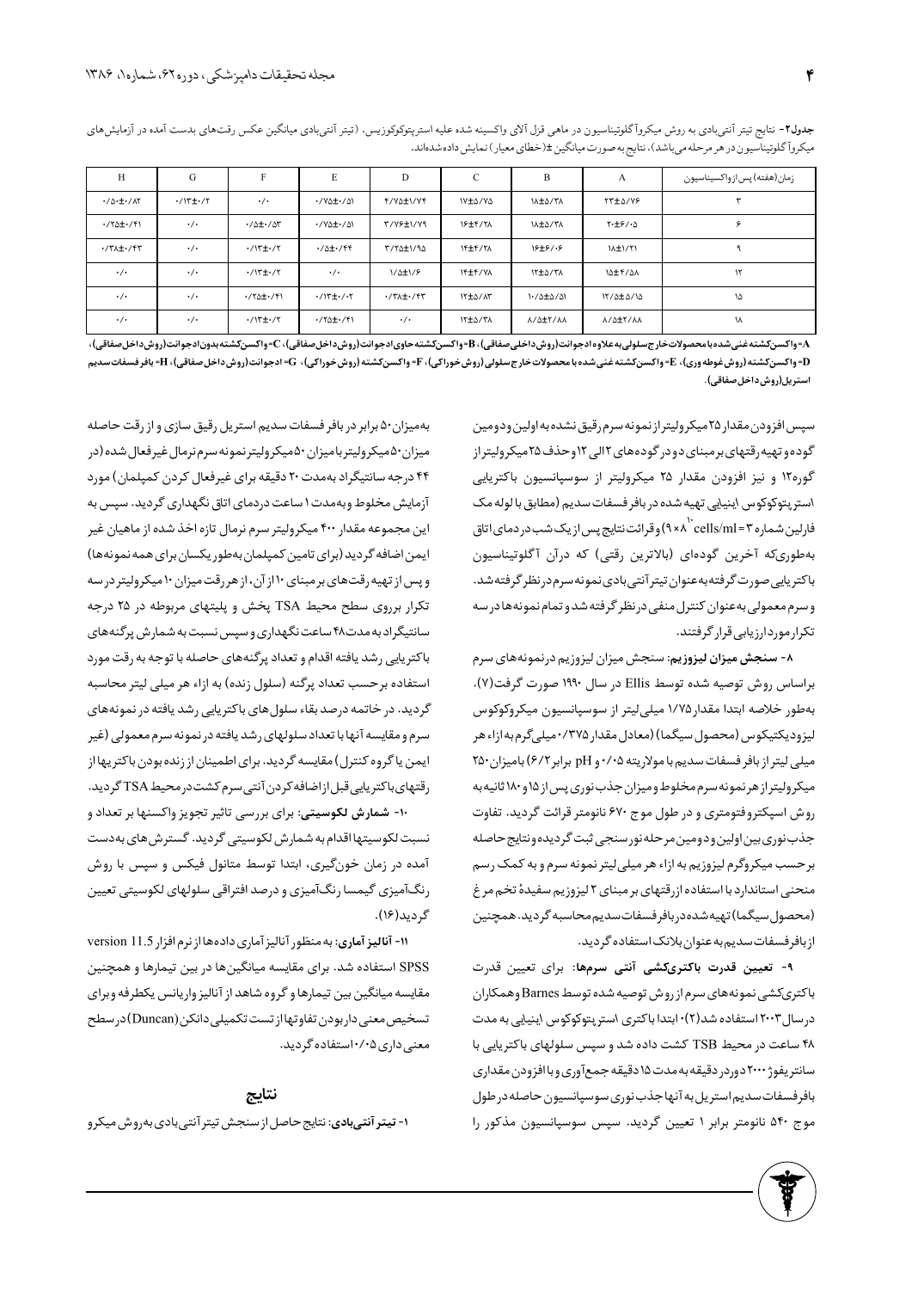| H                         | G               | F                                           | E                                              | D                                               | C                | B                        | A                                       | زمان(هفته) پس ازواکسیناسیون |
|---------------------------|-----------------|---------------------------------------------|------------------------------------------------|-------------------------------------------------|------------------|--------------------------|-----------------------------------------|-----------------------------|
| $f/fY_{\pm}$ ./94         | Y/YY±\/.Y       | F/10±./TA                                   | $\Delta$ / $\cdot$ ۴ $\pm$ $\cdot$ /٩ $\Delta$ | 9/4t                                            | 9/09 LA/VQ       | $\frac{17}{4}$           | <b>IF/YA±1/A</b>                        |                             |
| $f/\sqrt{t}/4$            | F/AF±./FA       | $f/(9 + 19)$                                | F/TF±./VQ                                      | 9/11/11/19                                      | $\frac{1}{2}$    | $9/95 \pm 1/7V$          | A/AT±1/91                               | ء                           |
| T/M±1/TA                  | $f/19 \pm 1/9$  | $f/1$ $f + 1$ $fV$                          | $f/T\lambda \pm 1/Tf$                          | $f/(9)$ ± $\cdot$ / $\Lambda$ ۳                 | V/FIL/A          | $\lambda$ /٢٩ $\pm$ ٢/٠۶ | <b>A/TT±1/T1</b>                        |                             |
| $Y/\Delta Y \pm 1/\Delta$ | $Y/5Y \pm 1.7Y$ | $Y/\cdot \lambda \pm \cdot$ /۴۷             | F/79±./94                                      | $\Delta$ / $\cdot$ ۲ $\pm$ $\cdot$ / $\Delta$ Y | A/۶۱±۱۳/۲۴       | A/V9±./AA                | $\Delta$ / $\cdot$ $\pm$ $\frac{1}{10}$ | ۱٢                          |
| F/ 1 F 1 / 7 F            | $\frac{1}{2}$   | $Y/\mathcal{M}$ + $\cdot$ / $\mathcal{V}$ ۹ | T/94±./09                                      | $Y/Y$ $Y+Y$                                     | <b>A/Y9±A/AT</b> | $\Delta$ /1± $\cdot$ /۶۷ | F/AF±1/79                               | ۱۵                          |
| $Y/6dt$ ./ $\Lambda$      | T/SQ±./91       | $f/f \pm 1.79$                              | T/91±./۶٢                                      | T/AT1./94                                       | F/Y±9/۲F         | $f/17 \pm 1/25$          | F/TT±1/11                               | ١٨                          |

جدول٣- نتايج حاصل از سنجش مقادير ليزوزيم سرم در گروههاي مختلف قزل آلاي ايمن شده عليه استريتوكوكوزيس( واحد اعداد ميكروگرم در ميلي ليتر ميباشد). نتايج به صورت میانگین±(خطای معیار) نمایش داده شدهاند.

A-واکسنکشته غنی شده بامحصولات خارج سلولی به علاوه ادجوانت(روش داخلی صفاقی)، B → Bواکسنکشته حاولکسنکشته بدون ادجوانت(روش داخل صفاقی)،) -[= واكسنكشته (روش غوطه ورى)، E= واكسنكشته غنى شده با محصولات خارج سلولى (روش خوراكى)، F{= واكسنكشته (روش داخل صفاقى القصفات الفضية القصاء == واكسنكشته (روش داخل صفاقى)، E{= بافر فسفات سديم استريل(روشداخل صفاقى).

> آگلوتیناسیون باکتریای در جدول۲نشان داده شده است. با توجه به نتایج مذکور ایمن سازی قزلآلا با دو واکسن فوق باعث افزایش معنیدار تیتر آنتىبادى در تيمارهاى تزريقى وغوطه ورى نسبت به تيمارهاى شاهدو تجويز خوراکی گردیده است(p<۰/۰۵) بهطوریکه آنتیبادی تولیدی در ماهیان ایمن شده به روش تزریق داخل صفاقی با واکسن کشته غنی شده با اگزوتوکسینهای باکتری و حاوی ادجوانت بیشترین میزان آنتیبادی (6/7/5 ±٢٣) را در هفته سوم پس از ایمن سازی نشان داد. این میزان طی هفتههاى بعدبه تدريج كاهش يافته بهطورىكه در پايان هفته هيجدهم پس از ایمن سازی به حداقل (۸/۵±۲/۸۸) رسید. تجویز واکسن کشته حاوی ادجوانت به روش داخل صفاقی نیز به ترتیب موجب حداکثر (۸/۵/۳۸) و حداقل (۸۸/۵±۱۸) تیتر آنتیبادی طی هفتههای ۳ الی ۶ و ۱۸ پس از ايمنسازي گرديد. همچنين تجويز داخل صفاقي واكسن كشته بدون ادجوانت از نتايج مشابه برخوردار بود با اين تفاوت كه مقادير آنتيبادي تولیدی در هفتههای اولیه پس از واکسیناسیون اندکی پایین تر بوده است. بگونهای که این میزان در هفتههای ۳ الی ۶ برابر ۱۷-۱۶ ولی در پایان هفته ۱۸ پس از ایمن سازی به ۱۲ کاهش یافت. به علاوه تجویز غوطه وری واکسن کشته به ترتيب موجب حداكثر با ميانگين (١/٧۴±٠/٧٥) و حداقل (٠/٣٨±٠/٢٣) تولید آنتیبادی طی هفته سوم و پانزدهم پس از واکسیناسیون گردید. تجويز خوراكي واكسن كشته غنى شده با اگزوتوكسين هاي باكترى موجب ایجاد حداکثر تیتر آنتی بادی (بامیانگین ۰/۷۰) در هفتههای ۳ الی ۶ پس از ایمنسازی گردید. در حالیکه حداقل تیتر آنتیبادی (با میانگین ۰/۱۳) در هفتههای ۱۲ به بعد حاصل شد. مصرف خوراکی واکسن کشته بدون اگزوتوکسینهای باکتری به ترتیب موجب بیشترین میزان آنتیبادی (۰/۷۵±۰/۱۸) و کمترین تیتر آنتی بادی (۰/۱۳±۰/۱۲) طی هفتههای ۶-۳ و هفتههای پس از آن گردید که گویای عدم معنیدار بودن تفاوت تیتر آنتی بادی در این دو گروه با گروه شاهد بود(۰۵/۰۷/۵).

> میزان تیتر آنتیبادی تولیدی در گروههای کنترل تیمارهای دریافت کننده فقط ادجوانت و سرم فیز یولوژی به روش داخل صفاقی در طی دوران

يس از ايمن سازي تقريباًمشابه(p>٠/٠۵) وعمدتاًغيرقابل سنجش بود. <mark>۲- لیزوزیم</mark>: نتایج حاصل از سنجش مقادیر لیزوزیم در گروههای مختلف ایمن شده در جدول ۲ نشان داده شده است. با توجه به نتایج مذکور مقادیر ليزوز يم در تيمارا يمن شده به روش داخل صفاقي وبااستفاده از واكسن كشته غنی شده با اگزوتوکسین های باکتری و حاوی ادجوانت در هفته سوم پس از ایمنسازی از بالاترین سطح (۱/۸۶ ± ۱۴/۲۸میکروگرم در میلیلیتر) برخوردار بوده است در حالیکه این مقدار طی هفتههای پس از آن به تدریج کاهش نشان داده است. به طوری که در پایان هفته ۱۸ به حداقل (۱/۱۱±۴/۲۲) رسيد. نتايج مشابهي در مورد تيمار ايمن شده بهروش داخل صفاقي واكسن کشته حاوی ادجوانت و نیز تیمار ایمن شده با واکسن کشته بدون ادجوانت بهروش داخل صفاقى مشاهده گرديد. بااين تفاوت كه مقدار ليزوزيم در هفته سوم پس از ایمنسازی برای این دو تیمار پایینتر از تیمار قبلی بوده است(جدول۳)(حداکثر و حداقل میزان لیزوزیم برای تیمار ایمن شده با واکسن کشته حاوی ادجوانت به ترتیب برابر ۱۲/۱۸ و ۴/۱۳ و برای تیمار ایمن شده باواکسن کشته بدون ادجوانت۹/۷۱ و ۴/۷۰ بوده است). به علاوه مقدار لیزوزیم در ماهیان ایمن شده با واکسن کشته به روش غوطهوری طے ٍ هفتههای ۳ الی ۹ بهطور معنیداری کمتر از ۳ تیمار ایمن شده فوق بود(p<٠/٠۵). ولي پس از اين زمان تفاوت مذكور در حد معنىدار نبوده |است(p>٠/٠۵]. به علاوه بیشترین (با میانگین ۶/۱۷ - ۶/۰۹) و کمترین (٣/٨٣) مقدار ليزوزيم در ماهيان ايمن شده با واكسن كشته بهروش غوطهوری به ترتیب طی هفتههای ۳،۶،۱۸ پس از ایمن سازی مشاهده شد. همچنین مقادیر لیزوزیم در گروههای ایمن شده بهروش خوراکی (هر دو واکسن) در طی ایام نمونهبرداری پس از ایمنسازی تقریباً مشابه و فاقد تفاوت معنی دار بوده است(p>٠/٠۵). مقادیر لیزوزیم در گروههای کنترل (تیمارهای دریافت کننده فقط ادجوانت و سرم فیزیولوژی) در ایام نمونهبرداري تقريباً مشابه(100/16م) ولي در مقايسه با تيمارهاي ايمن شده بهروشهای تزریق داخل صفاقی (سه تیمار) و تیمار غوطهوری بهطور معنیداری تا هفته ۱۵ پس از ایمنسازی پایینتر بوده است(۰/۰۵-.p<).

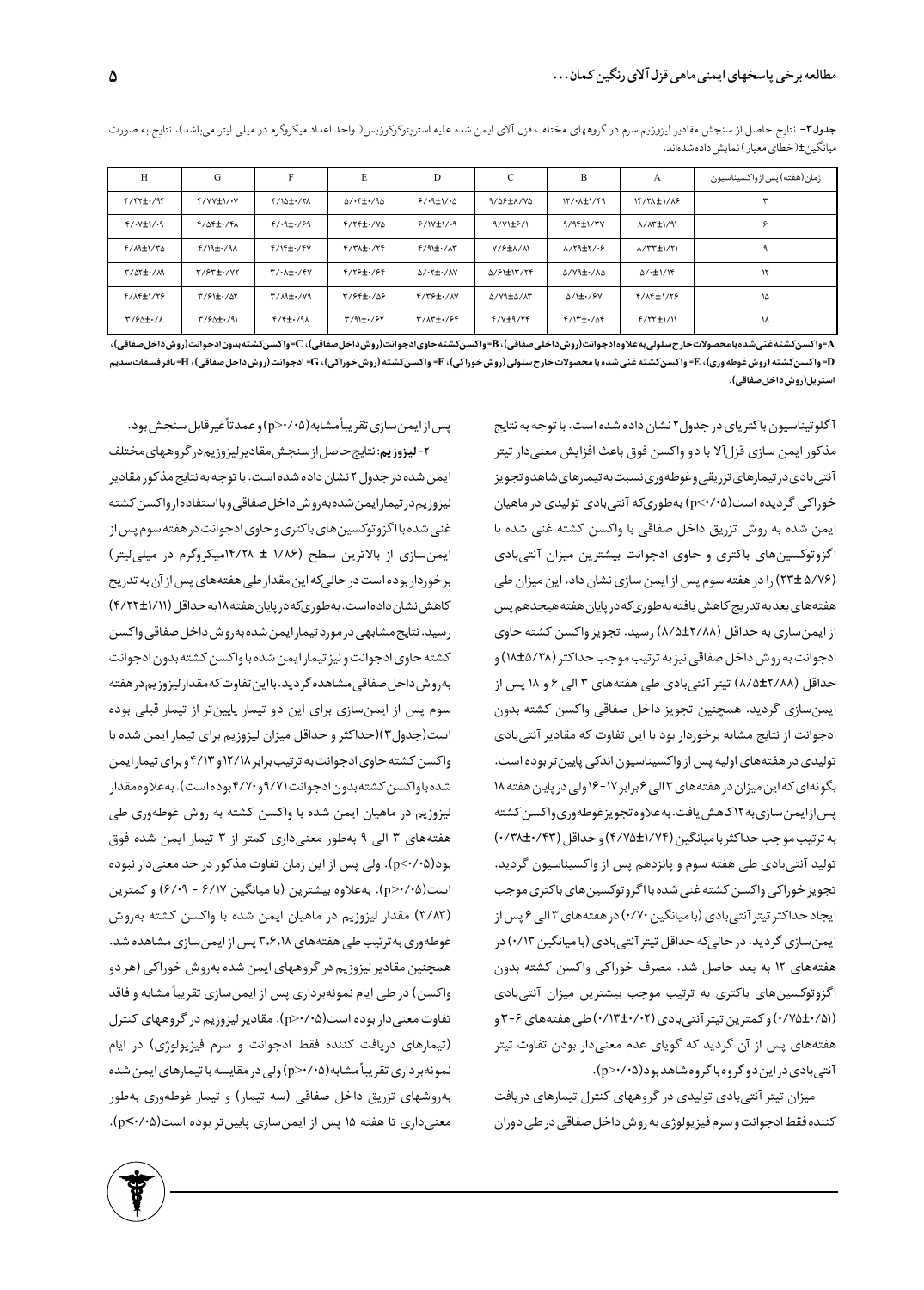| H                | G                               | F                  | E                | D              | $\mathbf C$    | B              | A                     | زمان(هفته) پس از واکسیناسیون |
|------------------|---------------------------------|--------------------|------------------|----------------|----------------|----------------|-----------------------|------------------------------|
| <b>۱۲۵±۱۵/۳۹</b> | $11 \cdot \pm 1 \cdot / \Delta$ | $11Y \pm 17' / 77$ | 1.6±19/۲۴        | VY±A/YA        | FF±6/YA        | <b>FYIA/YF</b> | <b>F-±9/V1</b>        |                              |
| <b>IIA±IY/A</b>  | $111 \pm 9 / AF$                | $117 \pm 1.70$     | $1.9 \pm 9/90$   | VA±۶/1         | FILY/AV        | ATIS/M         | <b>FS±1٣/٢۴</b>       | c                            |
| $1.7 + 5/7V$     | 111±1/60                        | $\frac{117+9}{77}$ | $111 \pm 17777$  | AF±A/A\        | <b>ST±9/75</b> | <b>AFIF/AT</b> | FI±IT/TI              |                              |
| 111±1٣/٢٥        | $\frac{116+1}{77}$              | 1.7±17/۶۴          | <b>1.1+1./٣٧</b> | 9.±15/75       | <b>ST±9/4S</b> | <b>AP±Y/YA</b> | $\Delta$ - $\pm$ ۱۲/۲ | $\mathcal{N}$                |
| $177 \pm 7977$   | <b>1.9±12/44</b>                | 1. A±4/٢۴          | 1.0±6/67         | <b>AY±A/AY</b> | AV±۶/VA        | <b>AP±Y/YA</b> | YY±9/4                | ١۵                           |
| <b>117±16/46</b> | 1.4±5/46                        | 118±V/97           | <b>IIV±A/AI</b>  | $91\pm9/76$    | AA±Y/99        | <b>APIY/99</b> | <b>FY±9/YI</b>        | ነለ                           |

جدول۴- نتايج حاصل از قدرت باكترىكشي آنتي سرم هاي بدست آمده از تيمارهاي مختلف قزل آلاي ايمن شده عليه استر پتوكوكوزيس. قدرت باكترىكشي بر اساس ميانگين تعداد پرگنه شمارش شده در پلیتها بعد از مجاورت با آنتی سرمها آورده شده است . نتایج به صورت میانگین ±(خطای معیار) نمایش داده شدهاند.

A= واكسن كشته غنى شده بامحصولات خارج سلولى به علاوه ادجوانت(روش داخلى صفاقى)، B• واكسنكشته حاوى ادجان لاروش، اخل صلق أ، C= واكسن كشته بدون ادجوانت(روش داخل صفاقى)، C= واكسن كشته بدون ادجوانت(روش داخل صفاقى)، [ = واكسنكشته (روش غوطه ورى)، E= واكسنكشته غنى شده با محصولات خارج سلولى (روش خوراكى)، G= (كروش)، G= (دجوانت(روش داخل صفاقى)، F= بافر فسفات سديم استريل(روش داخل صفاقى).

> به علاوه مقايسه مقدار ليزوزيم بين تيمارهاى كنترل وتيمارهاى خوراكى (٢ تيمار) فاقد تفاوت معنى دار بوده است(p>٠/٠۵).

> ۳- <mark>قدرت باکتریکشی آنتی سرم</mark>: نتایج حاصل از قدرت باکتریکشی آنتی سرمهای بدست آمده از تیمارهای مختلف ایمن شده و گروه کنترل در جدول ۳ نشان داده شده است. با توجه به جدول مذكور نتايج زير قابل توجه است.

> 1-بیشترین قدرتباکتری کشی (کمترین تعداد پرگنه شمارش شده در پلیتها) در میان تیمارهای واکسینه در آنتی سرمهای تیمار واکسینه شده به روش داخل صفاقی با واکسن کشته غنی شده با اگزو توکسین های باکتری و حاوی ادجوانت مشاهده گردید، در حالیکه کمترین قدرت باکتریکشی مربوط به تیمارهای دریافت کنندهواکسن های خوراکی بوده است. ۲- قدرت باکتریکشی در تیمارهای ایمن شده بهروش داخل صفاقی با واکسن های کشته حاوی ادجوانت و واکسن کشته بدون ادجوانت تقریباً مشابه(p>٠/٠۵) و بهطور معنىدارى بيشتر از تيمار واكسينه شده با واكسن كشته به روش غوطهوري بوده است(p<٠/٠۵). ٣- قدرت باكترىكشي در تیمار واکسینه شده به روش غوطهوری به طور معنیداری بیشتر از تیمارهای واکسینه شده به رو ش خوراکی بوده است(p<۰/۰۵). ۴- قدرت باکتریکشی آنتی سرمها در تیمارهای واکسینه بهروش خوراکی، تیماردریافت کننده فقط ادجوان و تیمار کنترل تفاوت معنی داری با هم نداشته(p>٠/٠۵ و این توانایی به طور معنی داری کمتراز تیمارهای ایمن شده به روش های تزریقی و غوطهوري بوده است(p<٠/٠۵).

> ۴- جمعیت لکوسیتی: نتایج شمارش جمعیتهای لکوسیتی در جدول ۵ آمده است. نتايج مذكور تا ۸۰ روز پس از ايمن سازى ماهيان مورد مطالعه قرار گرفته است. براساس نتايج مذكور: الف) جمعيت كل لكوسيتها در گروههای ایمن شده بهروش تزریقی و غوطهوری و خوراکی در هر چهار مرحله نمونهگیری بیشتر از گروههای شاهد (کنترل دریافت کننده سرم فيزيولوژي) بود(p<۰/۰۵). ب) جمعيت لمفوسيتي در تيمارهاي ايمن شده نیز بیشتر از گروه شاهد بوده است(p<٠/٠۵). ج) جمعیت هتروفیلی،

منوسيتي وساير سلولهاي لكوسيتي (ائوزنيوفيل، بازوفيل و...) در مقايسه با گروه شاهد در زمانهای مختلف نمونهبرداری متفاوت بوده و تفاوت معنی داری در میزان آنها در تیمارهای مختلف مشاهده نگر دید(۰۵+/p>۰).

### ىحث

بیماری استرپتوکوکوزیس با عامل استرپتوکوکوس اینیایی موجب خسارت اقتصادى قابل توجه درمزارع ماهى دربرخى كشورهااز جمله مزارع قزلآلای پرورشی در ایران میباشد. در این مطالعه تأثیر روشهای مختلف مصرف دو نوع واکسن کشته و غنی شده با اگزوتوکسینهای باکتری جداسازی شده از ماهیان قزلآلای مبتلا کشور بر برخی فاکتورهای ایمنی اختصاصي (هومورال) وغير اختصاصي (شمارش لكوسيتي- تعيين قدرت باكترىكشى آنتى سرمها- سنجش ميزان ليزوزيم سرم) ماهى قزلآلا مورد ارزيابي قرار گرفته است. مصرف تزريقي واكسن كشته همراه يا بدون اگزو توکسین های باکتری موجب پاسخ هومورال (تولیدآنتی بادی) مشابهی میشود(p>٠/٠۵ که میزان آن به مراتب از سایر روشهای غوطهوری و خوراکی بالاتر میباشد(p<۰/۰۵). بههرحال تیتر آنتیبادی تولیدی توسط ماهیان ایمن شده با این واکسنها در مقایسه با برخی عوامل بیماریزای باکتریایی دیگر نظیرویبریوآنگوئیلاروم و پرسینیاراکری بهمراتب کمتربوده است(۹). در مطالعه Barnes وهمکاران درسال ۲۰۰۳ تیتر آنتی بادی تولیدی بهوسيله باكترى غير فعال شده استر پتوكوكوس اينيايي همراه ادجوانت در ماهیقزلآلاتجویز شده به روش تزریق داخل صفاقی را بعداز ۵۰۰ درجه روز، ۱:۴ تا ۱:۳۲ گزارش نمودند(۲) که حاکی از تشابه نتایج با تحقیق حاضر است. Shelby و همکاران درسال ۲۰۰۳ نیز موفق به اندازهگیری تیترآنتیبادی ضد استر پتوكوكوس اينيايي درسرم ماهي هاي واكسينه شده بهروش الايزا و میکروآ گلوتیناسیون باکتریایی ۲۸ و ۴۸ روز بعد از ایمنسازی شدند(۲۵). با این وجود در بعضی مطالعات، متعاقب واکسیناسیون با سوشهای مختلف باکتری غیرفعال شده استرپتوکوکوس اینیایی و گونههای دیگر استر پتوکوکوس و لاکتوکوکوس در گونههای مختلف ماهیان مانند تیلاپیا،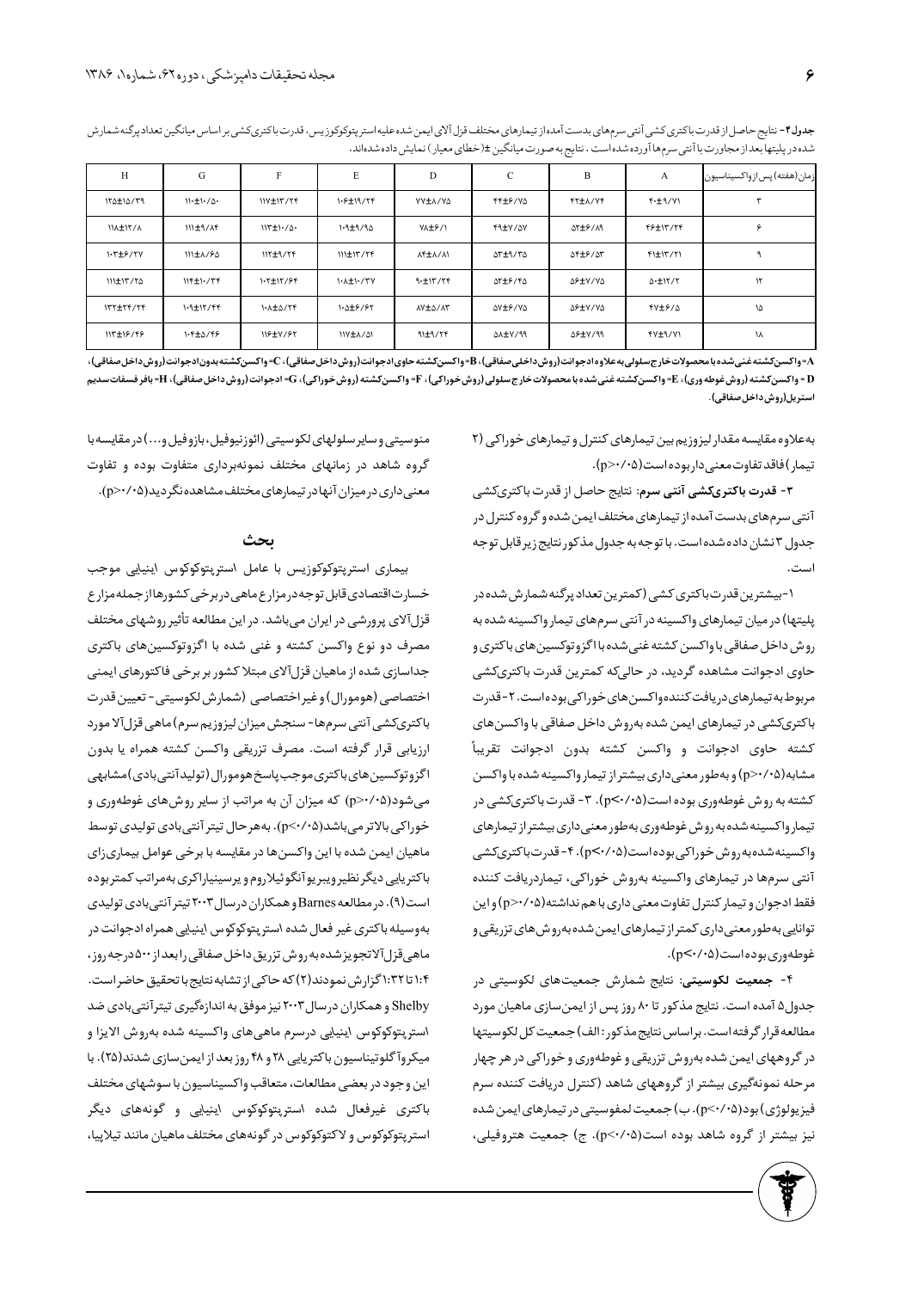| Others                            | Mono                                          | Hete                                                              | Lymph                                                               | WBC/mm3                        | تيمار                 |                                                |  |
|-----------------------------------|-----------------------------------------------|-------------------------------------------------------------------|---------------------------------------------------------------------|--------------------------------|-----------------------|------------------------------------------------|--|
| $\Lambda \Lambda$ 1- $\pm$ 1٣٨٢/٢ | 1074±7/0                                      | $Y\Lambda f/F \pm Y/F$                                            | $\Lambda$ A۹ $\pm$ ۱                                                | $IY/Y \pm IY$                  | گروه شاهد             | اولین مرحله خونگیری(۲۰ روز                     |  |
| $1049. \pm 1107/1$                | <b>IFATA+I/A</b>                              | $1/9 \pm 1/9$                                                     | $\cdot$ /۶ $\pm$ $\cdot$ /۸۹                                        | $1/f \pm 7/1$                  | گروه تزریقی (ECP+FKC) |                                                |  |
| $99.4+1907/7$                     | $95.7 + 7$                                    | $\cdot/\Delta \pm \cdot/\mathfrak{f}$                             | $1/\tau \pm 1/\lambda$                                              | $1/9 \pm 1/9$                  | گروه غوطه وري (FKC)   | پس از ایمن سازی)                               |  |
| $1710. + 9997$                    | 12848±1                                       | $\cdot/\lambda + \cdot$ /۶                                        | $Y \pm 1/\Delta$                                                    | $1/\tau \pm 1$                 | گروه تزریقی (FKC)     |                                                |  |
| 1.17.19/7                         | $1799 \pm 779$                                | $Y/\lambda \pm Y/\lambda$                                         | $1/9 \pm 1/7$                                                       | $\bullet$                      | گروه خوراکی (ECP+FKC) |                                                |  |
| <b>ADY</b> . ± 1108/A             | 1508±1.80/9                                   | VA/9±YT/A                                                         | 114/Y±Y٣/٢                                                          | $YY/9\pm SY/9$                 | گروه شاهد             |                                                |  |
| <b>INTT-±0AFA</b>                 | ١٧١٣٥±٤۶٥٢                                    | 1997±177                                                          | <b>IAQ±IAY</b>                                                      | $11\lambda \pm \lambda \Delta$ | گروه تزریقی (ECP+FKC) |                                                |  |
| 1517.470V                         | $1509 + 561$                                  | $159/7 \pm 17$                                                    | $11f + 5f$                                                          | $Y.979 + 9Y.79$                | گروه غوطه وری (fkc)   | دومین مرحله خونگیری(۴۰  <br>روزپس ازایمن سازی) |  |
| 11444+60.7                        | 17871±6475                                    | $\mathsf{r\cdot} \mathsf{s} \pm \mathsf{r} \mathsf{a} \mathsf{v}$ | <b>IAT±IYY</b>                                                      | 15.11                          | گروہ تن یقی (FKC)     |                                                |  |
| $A9f + H19$                       | 89311741                                      | $YY\Delta \pm Y\cdot Y$                                           | $90+VV$                                                             | TV/0±70/A                      | گروه خوراکی (ECP+FKC) |                                                |  |
| $\lambda \lambda$ ۴. $\pm$ ۲۲۹.   | $\lambda$ - $\lambda$ + $\lambda$ + $\lambda$ | $\Delta f \Lambda \pm f \Upsilon \Upsilon$                        | $YY9+YY9$                                                           | $\bullet$                      | گروه شاهد             |                                                |  |
| ١٩٥٠±۶٥١٣                         | <b>TITS9±849.</b>                             | $TT\lambda + TTT$                                                 | $TY+Yf9$                                                            | 19.1                           | گروه تزریقی (ECP+FKC) |                                                |  |
| 17427±634                         | <b>TAT+TO0</b>                                | 772±749                                                           | $\bullet$                                                           | $\bullet$                      | گروه غوطه وري (fkc)   | سومین مرحلهخونگیری(۶۰<br>روزپس زایمن سازی)     |  |
| $19699 \pm 7790$                  | $191179 + 719$                                | $\mathsf{N} \Delta + \mathsf{V} \mathsf{V}$                       | $\mathsf{YY}\Delta \pm \mathsf{Y}\cdot \mathsf{Y}$                  | $1 - 779 \pm 07$               | گروه تزریقی (FKC)     |                                                |  |
| 1799.11                           | 1387±8874                                     | $10Y \pm 171/0$                                                   | $Y\Delta\Delta \pm YYf$                                             | $9V \pm 9V$                    | گروہ خوراکی (ECP+FKC) |                                                |  |
| $\lambda 99. \pm 19.17$           | $\Lambda$ ۳۴۱ $\pm$ ۲۴۰۱                      | <b>TSF±TFA</b>                                                    | $\ddot{\phantom{0}}$                                                | $\ddot{\phantom{0}}$           | گروه شاهد             |                                                |  |
| ٢٢٧١٠±۴٧١٠                        | <b>MAYS±4444</b>                              | $0.5 + T0.$                                                       | $YY9\pm199$                                                         | $\bullet$                      | گروه تزریقی (ECP+FKC) |                                                |  |
| $1509 \cdot \pm 1010$             | $1.11 + 1.11$                                 | ٢٧٠۶+٢٣١۶                                                         | $Yf/A \pm \Delta \Delta$                                            | $64 + 10$                      | گروه غوطهوری (FKC)    | چهارمین مرحله خونگیری(۸۰<br>روزپس ازایمن سازی) |  |
| $Y$ $\cdots \pm Y$ YYY            | 19448±4109                                    | ٢٢٥٥±١٨۴٩                                                         | $\mathbf{Y}\cdot\mathbf{\varphi}\pm\mathbf{Y}\cdot\mathbf{\varphi}$ | $115 + 0$                      | گروه تزریقی (FKC)     |                                                |  |
| 1601.±٢۴۴۶                        | $1077\lambda + 7019$                          | $17Y1 \pm 9A9$                                                    | $\mathsf{Y}\cdot\mathsf{Y}\pm\mathsf{I}\Delta\cdot$                 | $Y$ ۶ $\pm$ ۳۴                 | گروہ خوراکی (ECP+FKC) |                                                |  |

جدول۵ - ميانگين مقادير پارامترهاي خوني بدست آمده در گروههاي مختلف ماهيان واكسينه شده. WBC= جمعيت لكوستي التعداد لمفوسيتها، Heter=تعداد هتروفيلها، Mono تعداد مونوسيتها، Others=تعداد بقيه لكوسيتها. نتايج به صورت ميانگين ±(خطاي معيار) نمايش داده شدهاند.

گیش دم زرد، باس راه راه و توربوت، عدم پاسخ هومورال یا پاسخ بهمیزان بسیار ناچیزگزارش گردیده است(۲۰،۲۱،۲۲). یکی از علل احتمالی این موضوع عدم تحريک ايمنى اختصاصي توسط آنتى ژن هاى سطحى برخى از این باکتریها است. اثبات یا رد این موضوع نیازمند مطالعات بعدی است. مقایسه میزان تولید آنتیبادی در روشهای مختلف مصرف واکسن ها نیز نشان میدهد که مصرف خوراکی این واکسن ها کمترین تأثیر را بر تولید آنتے بادی داشته است که مطالعه Romalde وهمکاران در سال ۱۹۹۹ نیز نتایج مشابه رانشان داده است(۲۲).

مطالعه سنجش میزان لیزوزیم سرم در تیمارهای مختلف ماهیان ایمن شده نشان می دهد که بیشترین سطح لیزوزیم تولیدی توسط روش داخل صفاقى وبه ترتيب توسط واكسن كشته غنى شده بااگزو توكسين هاى باكترى و حاوی ادجوانت و واکسن کشته حاوی ادجوانت و واکسن کشته بدون ادجوانت ایجاد شده است و پس از آن بیشترین میزان لیزوزیم بهترتیب بهدنبال تجويز روش غوطهوري (واكسن كشته) و روش خوراكي با مصرف واكسن كشته غنى شده بااگزو توكسين هاى باكترى وروش خوراكى بامصرف واكسن كشته حاصل شده است. لذا با توجه به قدرت ضد باكتريايي ليزوزيم بهويژه عليه باكترىهاى گرم مثبت و افزايش ميزان قابل توجه آن در سرم ماهیان واکسینه شده بهویژه در روشهای تزریقی و افزایش میزان قابل توجه آن در سرم ماهیان واکسینه شده به ویژه در رو شهای تزریقی و حمام در مقایسه

باگروه کنترل امکان ایجاد محافظت غیراختصاصی حداقل برای یک دوره ۹ هفتهای پس از ایمن سازی ماهیان بهروش های مذکور وجود دارد. بهعلاوه افزايش سطح قابل توجه ليزوزيم در گروههاى تيمارو در هفتههاى اوليه پس از ایمنسازی احتمالاً حکایت از نقش و درگیری بیشتر سیستم ایمنی غیراختصاصی ماهی علیه این بیماری دارد.هر چند افزایش میزان لیزوزیم سرم در ماهیهای واکسینه یا بیمار شده بهصورت تجربی توسط باکتریهای بیماریزا در مطالعات مشابه گزارش گردیده است(۳۰، ۱۳،۱۸، ۱۲) ولی این اولين بارى است كه ارتباط بين واكسيناسيون عليه استر پتوكوكوزيس وسطح ليزوزيم سرم گزارش مىگردد.

درمطالعهBarnesوهمكاران درسال ۲۰۰۳قدرت باكترىكشى آنتى سرم و سرم نرمال ماهی علیه برخی سوش های کپسول دار این باکتری ناچیز بوده است و حتی افزودن سرم تازه موجب تسریع در رشد باکتری گردیده بود. بههرحال در این مطالعه قدرت باکتریکشی آنتی سرمها به ویژه برای آن دستهازماهياني كەبەروش تزريقى واكسينەشدەبودندبالابود. از جملەعلل احتمالي اين موضوع مي توان به عدم كپسول دار بودن سوش مورد استفاده و نيزافزايش برخي ازعوامل ايمني غيراختصاصي نظير ليزوزيم درسرم ماهيان ایمن شده باشد. زیرا کپسولهای پلیساکاریدی در استرپتوکوکوسها مانع قدرت باکتریکشی سرمها میشوند. Sunyer و همکاران درسال۱۹۹۵ در ماهى سوف دريايى يا sea bream قدرت باكترىكشى آنتى سرمهارا درماهيان

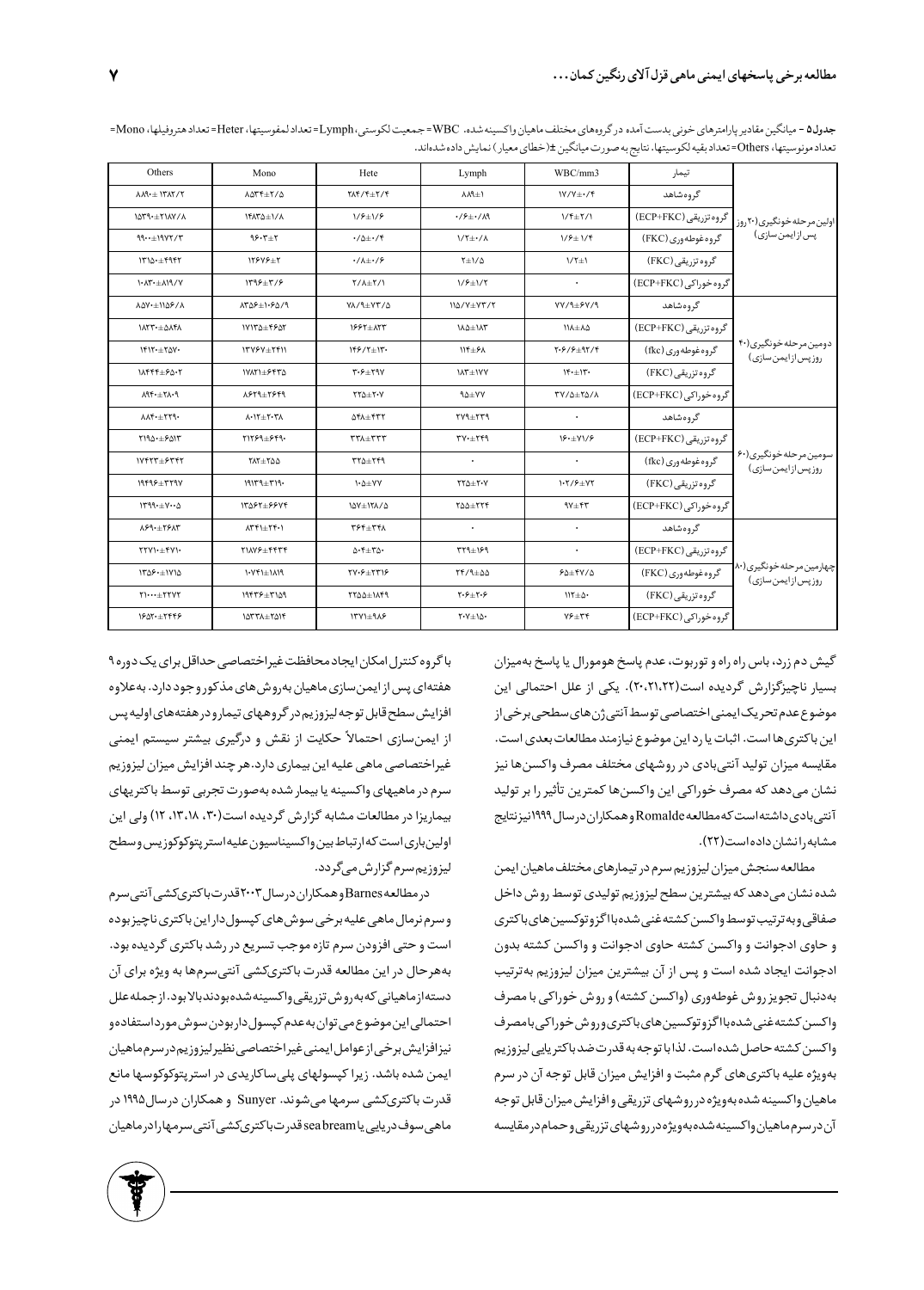### **References**

- Akhlaghi, M., Munday, B.L., Whittington, R.J. 1. (1996) Comparison of passive and active immunization of fish against Streptococcosis (enterococcosis). J. Fish Dis. 19:251-258.
- 2. Barnes, A. C., Young, F.M., Horne, M.T., Ellis, A.E. (2003) *Streptococcus iniae* : serological differences, presence of capsule and resistance to immune serum killing. Dis. Aqu. Org. 53:241-247.
- Carson, J. Gudkovs, N., Austin, B.(1993) 3. Characteristics of an Enterococcus-like bacterium from Australia and South Africa, pathogenic for rainbow trout, O. mykiss (Walbaum). J. Fish Dis. 16: 381-388.
- Chang, P.H., Lin, C.W., Lee, Y.C.(2002) Lactococcus 4. garvieae infection of cultured rainbow trout, On. mykiss, in Taiwan and associated biophysical characteristics and histopathology, Bull. Eur. Ass. Fish Pathol. 22: 319-327.
- 5. Chen, S.C., Liaw, L-L., Su, H-Y., Ko, S-C., Wu, C-Y., Channg, H-C., Sai, Y-H., Yang, R-L., Chen, Y-C., Chen, T-H., Lin, G-R., Cheng, S-Y., Lin, Y-D., Lee, JL., Lai, C-C., Weng, Y-J. and Chu, S-Y.(2002) Lactococcus garvieae, a cause of disease in grey mullet, Mugil cephalus, L. in Taiwan. J. Fish Dis. 25: 727-733.
- Eldar, A., Horovitcz A., Bercovier, H. (1997) 6. Development and efficacy and of a vaccine against *Streptococcus iniae* infection in farmed rainbow trout. Vet. Imm. And Immunopathol. 56:175-183.
- Ellis Anthony, E., (1990) Lysozyme Assays: In 7. Stolen Aal;SOS. Tech. Fish Immunol. 101-103.
- Evans, J.J, Klesius, P.H., Gilbert, P.M., Shoemarker, 8. C.A., Al-Sarawi, M.A., Landsberg, J.L., Duremdez, R., Al-Marzouk, A. and Al-Zemki, S.(2002) Characterization of B-haemolytic group B Streptococcus agalactiae in cultured seabream, Sparus auratus, L. and wild mullet, Liza kulnzingeri, (Day) in Kuwait. J. Fish Dis. 25: 505-515.
- 9. Horn, M. T., Barnes, A. C.(1999) Enteric redmouth disease (Yersinia ruckeri) In:Woo, P. T. K. and Bruno, D. W(eds) Fish Disease and Disorders, Vol 3:Viral, Bacterial and Fungal Infections. CABI Publishing. pp. 425-474.

ایمن شده در برابر استر پتوکوکوس اینپایی موردبر رسی قرار دادند. آنهاضمن گزارش تفاوت معنی دارقدرت باکتریکشی گروه واکسینه باگروه شاهد(غیر ایمن) بردخالت فاکتورهای ایمنی غیراختصاصی در این مورد تاکید ک دند(۲۸).

به علاوه بررسی جمعیت لکوسیتی ماهیان ایمن شده نشان داد که در ایام نمونهبرداری پس از واکسیناسیون (تا۸۰ روز پس از ایمنسازی) در مقایسه با گروه شاهد به ویژه افزایش جمعیت گلبولهای سفید (شمارش کلی) و جمعیت لمفوسیتی از افزایش قابل ملاحظهای برخوردار بوده است. این موضوع حکایت از تحریک و تمایز و افزایش جمعیتهای سلولهای درگیر در ایمن اختصاصی و غیراختصاصی ماهیان ایمن شده با واکسن های مذکور و بهروشهای مختلف (تزریقی، غوطهوری و خوراکی) دارد. تنها مطالعه انجام شده در این خصوص توسط Ikeda و همکاران در سال ۱۹۸۲ نیز بيانگراين مطلب است (١١).

## تشكر وقدرداني

از زحمات کارشناسان گروه بهداشت و بیماریهای آبزیان دانشکده دامپزشکی دانشگاه تهران تشکر و قدردانی بهعمل میآید. این تحقیق در قالب طرحهاى تحقيقاتي مصوب دانشگاه تهران وبااعتبارات ويژه(گرانت) معاونت پژوهشی دانشگاه تهران انجام گرفته است.

- 10. Iida, T., Wakabayashi, H., Egusa, S. (1981) Vaccination for control of streptococcal disease in culured yellowtail. Fish Pathol. 16: 201-206.
- 11. Ikeda, Y., Minami T., T. (1982) Hematological and biochemical assessment on streptococcal infection in cultured yellow tail. Bull. Jap. Soc. Sci. Fish. 48: 1383- 1388.
- 12. Iwama, G., Nakanishi, T.(1997) The Fish Immune System: organisem, pathogen and environment, published by ACADEMIC PRESS, First edition. pp.471.
- 13. Klesius, P.H., Shomaker, C.A., Evans, J.J. (1999) Efficacy of a killed *Streptococcus iniae* vaccine in tilapia. Bull. Eur. Ass. Fish Pathol. 19:39-41.
- Klesius, P.H., Shomaker, C.A., Evans, J.J. (2000) 14. Efficacy of single and combined *Streptococcus iniae* isolate vaccine administered intraperitoneal and intramuscular routes in tilapia (O. niloticus). Aquaculture. 188: 237-246.
- 15. Kitao, T., Streptococcal infections (1993) In:Inglis